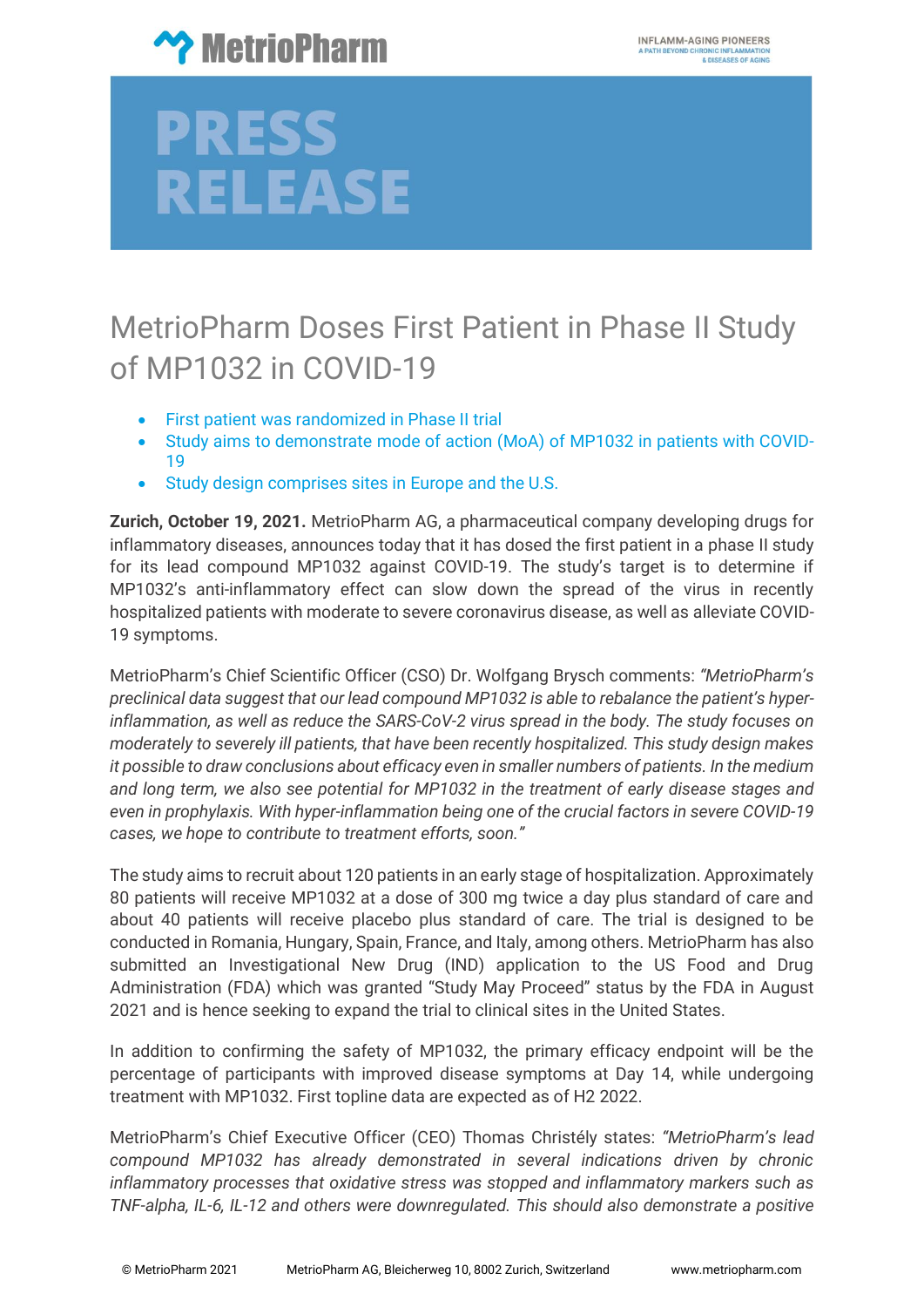

# PRESS **RELEASE**

*effect in COVID-19 patients from an early stage of the disease and thus avoid severe COVID-19 progressions, especially since MP1032, being the first immune modulator, does not lead to a suppression of the immune system."*

In a previous Phase II study, MP1032 has already displayed a very good safety profile at 300 mg twice daily and demonstrated pronounced anti-inflammatory properties.

#### **About MetrioPharm AG**

MetrioPharm AG is a pharmaceutical development company that develops drugs against inflammatory diseases. Inflammatory diseases represent the greatest individual health risk. One of MetrioPharm AG's goals is to make the therapies of acute and chronic inflammatory diseases more effective and tolerable. In doing so, we hope to achieve a healthspan expansion for patients: We want to stop the progression of chronic inflammatory diseases as early as possible and significantly extend the healthy lifespan for millions of people.

MetrioPharm AG is based in Zurich and has a subsidiary for R&D activities in Berlin.

#### **About MP1032**

MP1032 is a novel small molecule ROS scavenger that is targeted at activated macrophages and inflamed tissues. The molecule acts as a self-regulating modulator to reduce cellular oxidative stress and the resulting inflammatory markers: due to its molecular structure, MP1032 is only active when it is exposed to elevated levels of reactive oxygen species (ROS). The molecule changes from its inert state (inactive) to a deprotonated form (activated); in this process only excess ROS are neutralized. Due to its self-regulated mode of activation, the effect of MP1032 is limited solely to the site of inflammation.

MP1032 acts at the top of the inflammatory cascade and has demonstrated broad antiinflammatory and anti-infective activity, as well as an excellent safety profile in preclinical and clinical studies.

#### **Forward-looking statements**

This press release contains forward-looking statements that involve risks and uncertainties and are consistent with MetrioPharm AG's assessment as of the date of this release. Such forward-looking statements are neither promises nor guarantees but are subject to numerous risks and uncertainties. No liability or warranty, and no claim, if any, is made with respect to the timeliness, accuracy or completeness of such data and information, and no reliance should be placed on such data and information, either explicitly or impliedly.